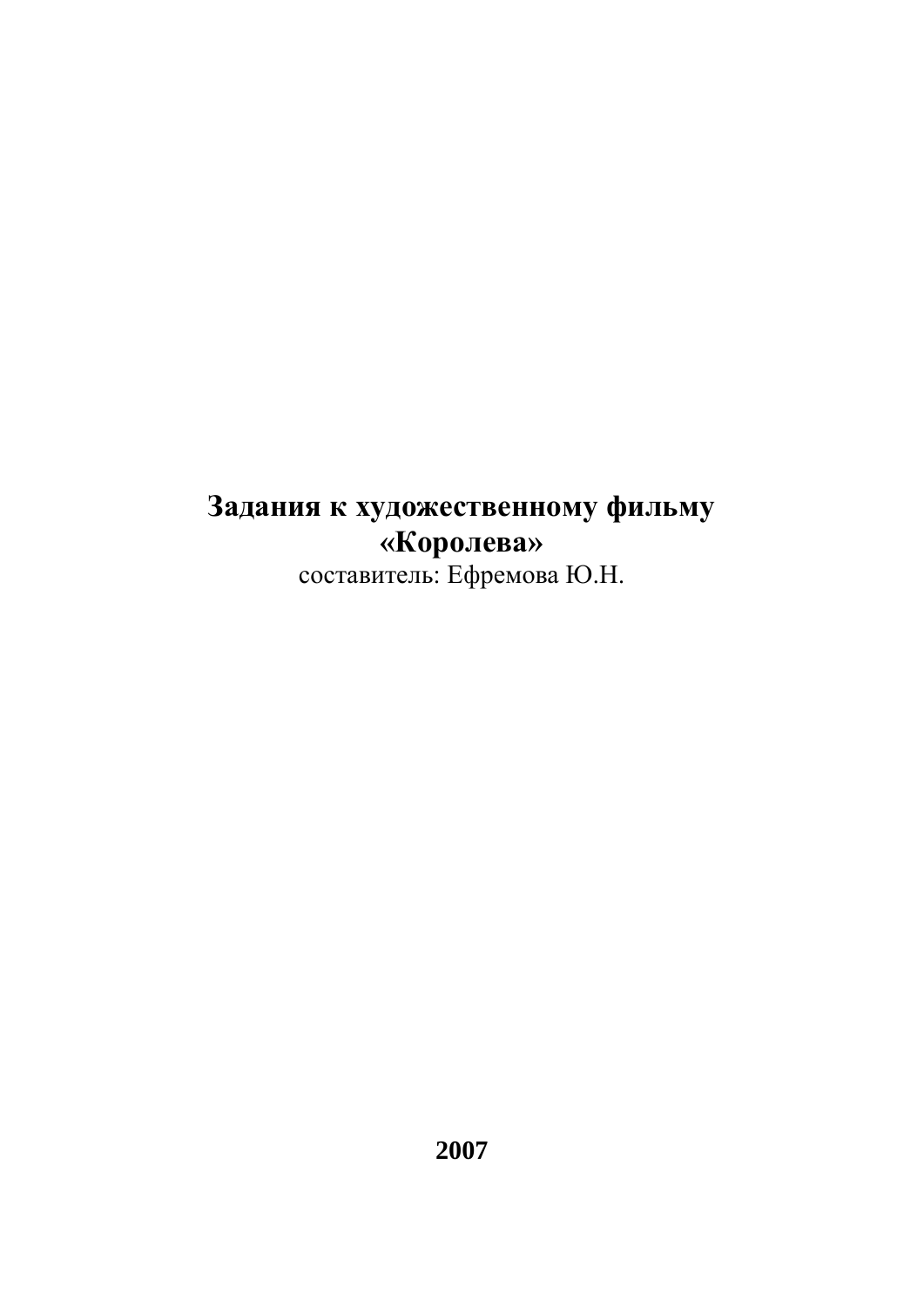## **THE QUEEN**

## **List of characters**

Queen Elizabeth II Prince Philip, Duke of Edinburgh Queen [Elizabeth, the Queen Mother](http://en.wikipedia.org/wiki/Elizabeth_Bowes-Lyon) Charles, Prince of Wales Earl Spencer, Princess of Wales Diana's brother Robin Janvrin, Queen's deputy Private Secretary Tony Blair Cherie Blair Alastair Campbell, Press Secretary to Tony Blair Lord Airlie, Lord Chamberlain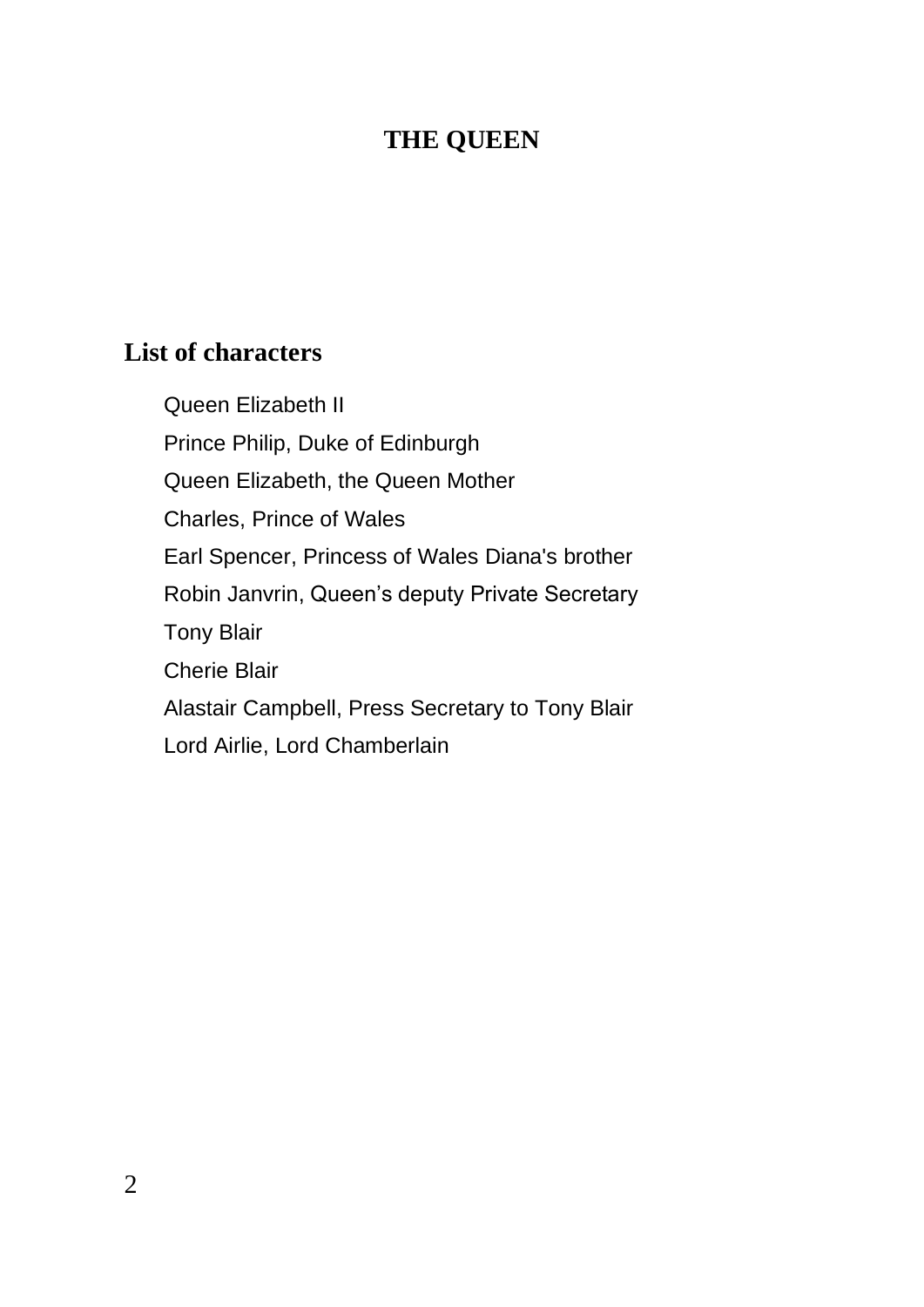## **Episode I** ( -9:40)

## **Read the notes and questions before watching:**

- *to be partial* is to show or feel too much support for one person, team, idea, etc., in a way that is unfair;
- *to be entitled to vote* is to have the right to vote;
- *to win by a landslide* is to win overwhelmingly;
- a manifesto is a written statement by a political party, saying what they believe in and what they intend to do:
- *to be on first-name terms* is to call people by their first name as a sign of a friendly relationship:
- *Balmoral Castle* is a castle in Scotland that the British royal family often use for their summer holidays.
- How is the appointment of the Prime Minister carried out?
- How did Mr Janvrin instruct Mr Blair before the audience?
- What is the Sovereign's constitutional responsibility towards the Government?
- How often is it the usual practice for the Sovereign to talk with the Prime Minister?
- Give Mr Blair's political profile as shown in the episode.

## **Comment on the following:**

**Elizabeth (to the artist):** I rather envy you being able to vote.

**Equerry (to Mr Blair)**: Couple of other things. It's `Ma'am' as in ham, not 'Ma'am' as in farm.

#### **Translate into Russian**

**TV Commentary**: "The only questions that still remain: how big will his landslide be? And how extensive, how sweeping will the modernisation programme be that he ushers in?"

**Elizabeth:** Oh. Is he going to `modernise' us, do you think? **Janvrin:** I wouldn't put it past him. He's married to a woman with known anti-Monarchist sympathies.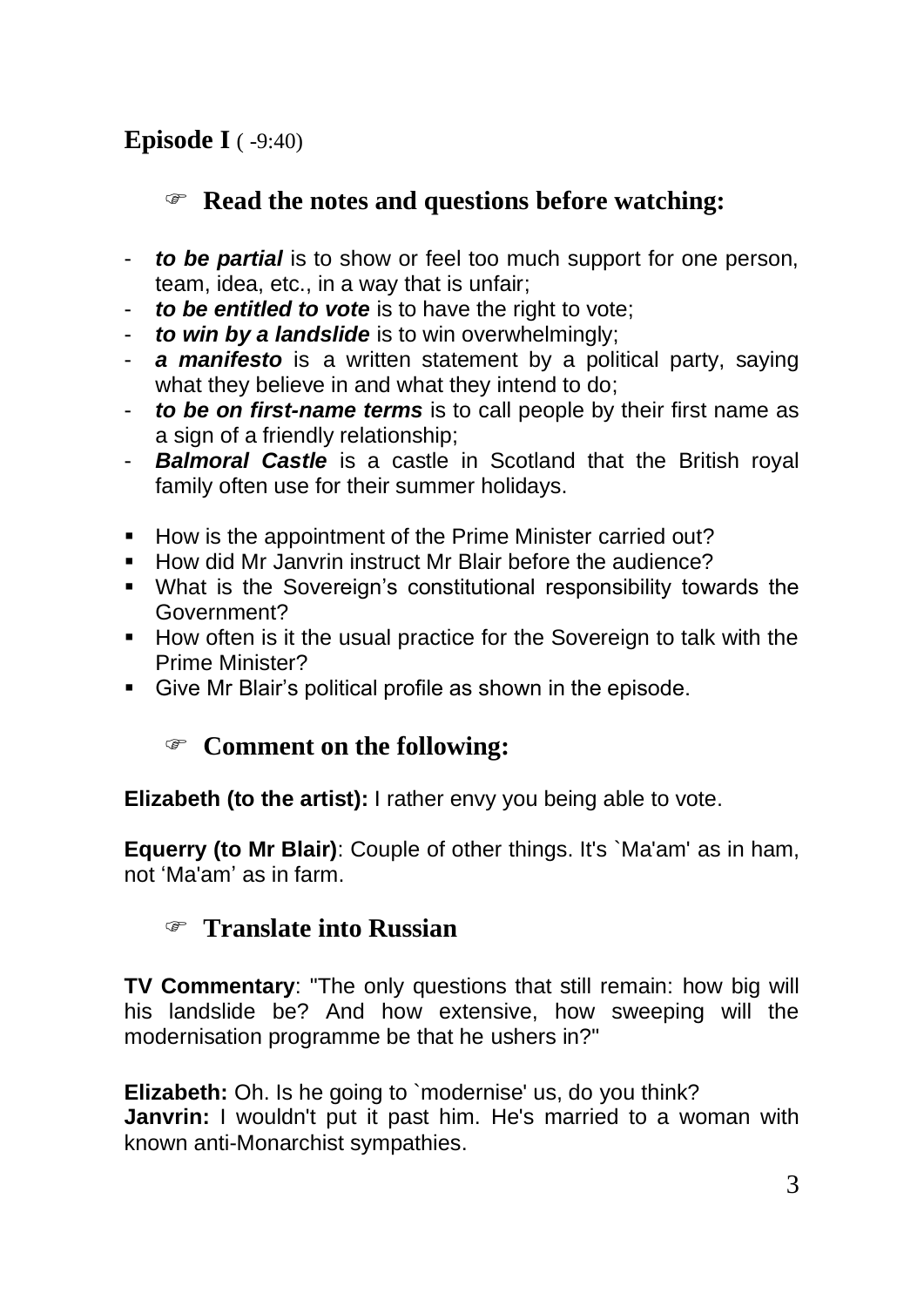## **Episode II** (9:40-18:40)

## **Read the notes and question before watching:**

- *concussion* is the effect of a severe blow to the head such as confusion and temporary loss of physical and mental abilities;
- *intensive care* is a department in a hospital that treats people who are very seriously ill or badly injured;
- *HRH* is His/Her Royal Highness.
- What prevented Prince Charles from going to Paris after he learnt about the accident?

## **Paraphrase the following:**

**TV Commentary:** Once again her judgements are under scrutiny.

**Queen Mother:** They keep one of the planes on permanent standby. In case I kick the bucket.

**Alastair:** You're writing your maiden conference speech as Prime Minister.

**Tony:** Well, let's cancel everything else. This is going to be massive.

## **Episode III** (18:40-25:16)

## **Read the notes and questions before watching:**

- *a memorial service* is a religious ceremony held in order to remember sb who has died;
- *over the top* is sth done to an exaggerated degree and with too much effort;
- Whom does Earl Spencer hold responsible for Diana's death?
- Why does the Queen prefer to see Diana's funeral as a private matter? What are the Prime Minister's arguments against it?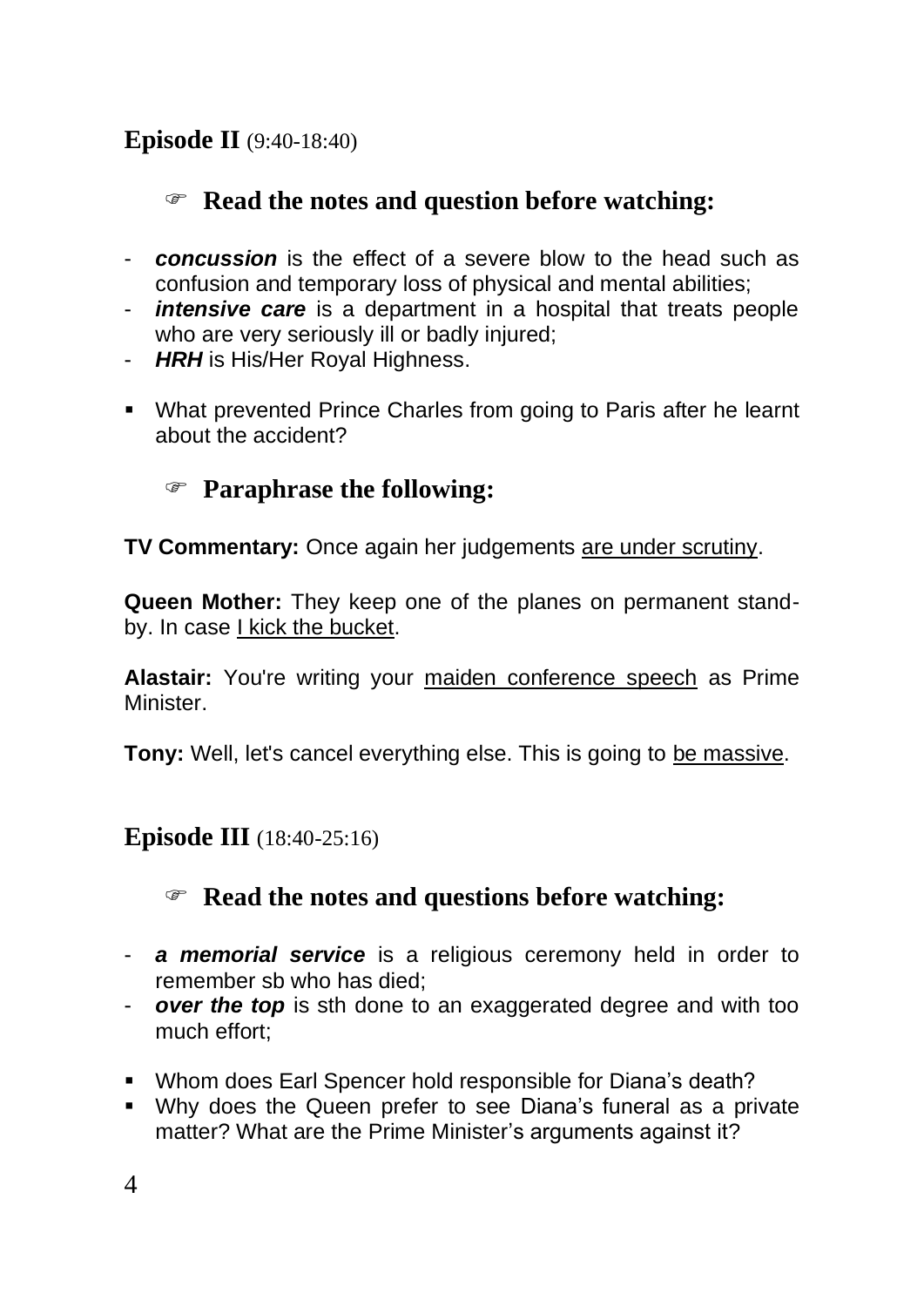▪ Why does the Queen not think it necessary to make mention of Diana's death during the Sunday service? Whose interests does she act in?

### **Paraphrase the following:**

**Alastair:** You are about to speak to the Queen? **Tony:** Yes**. Alastair:** Ask her if she greased the brakes.

**Tony:** You don't feel that in view of her high profile and popularity.. ...it might be an idea to pay tribute to her life and achievements?

#### **Translate into Russian**

**Elizabeth:** It's a family funeral, Mr. Blair. Not a fairground attraction. I think the Princess has already paid a high enough price for exposure to the press, don't you?

**Episode IV** (25:16-30:34)

#### **Read the notes and questions before watching:**

- *the Lord Chamberlain* is the person in charge of managing the royal household;
- *to plan for any contingency* is to get ready for an event that may or may not happen;
- *stalking* is following an animal quietly in order to catch and attack or kill it.
- What is the agenda of the meeting organized by the Lord Chamberlain?
- Why does Charles disagree with his mother's decision to see Diana's funeral as a private matter?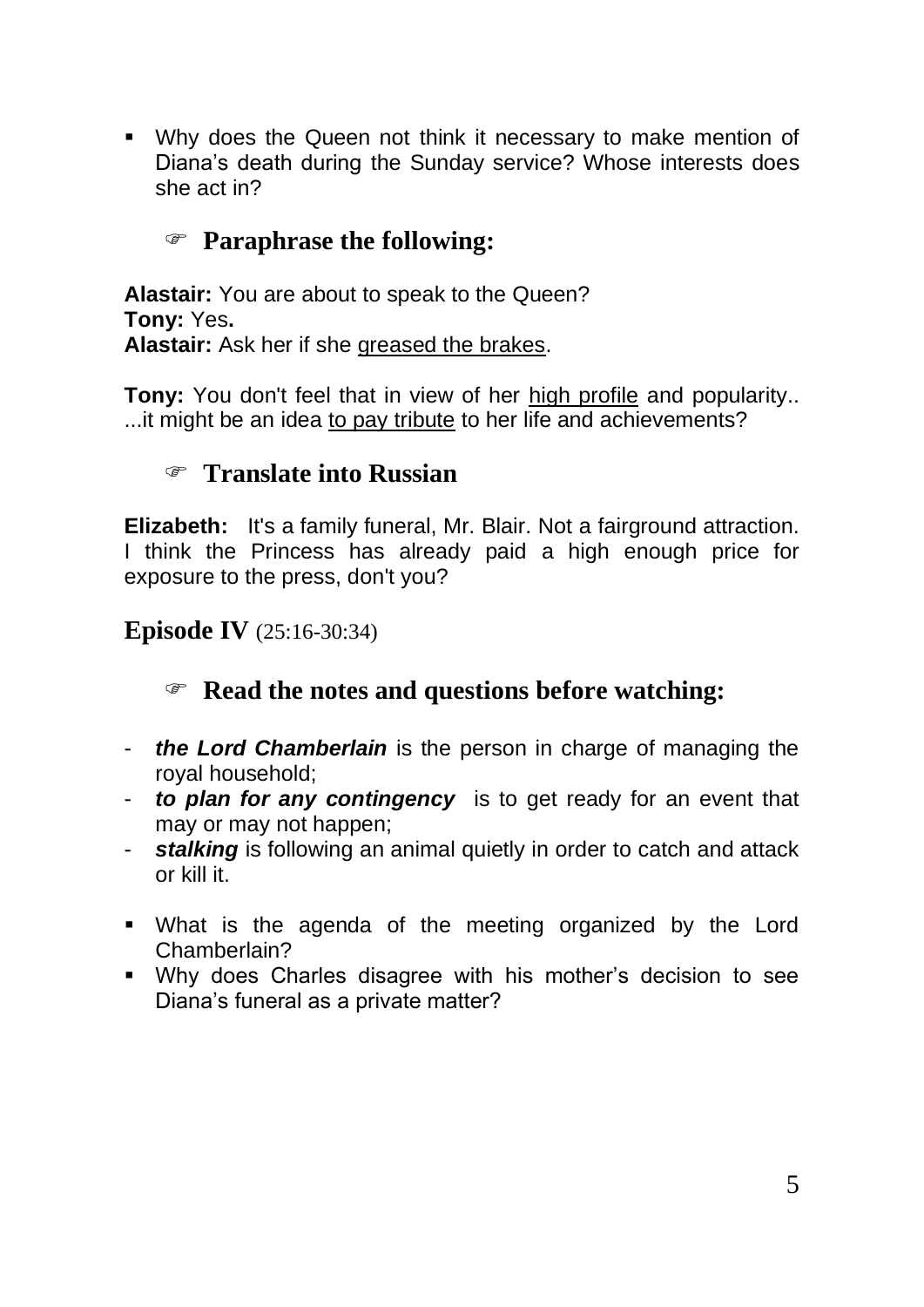## **Episode V** (30:34-43:28)

## **Read the notes and questions before watching:**

- *Tay Bridge* is a code name for the eventual funeral of Queen Elizabeth, the Queen Mother;
- *Changing of the Guard or Guard Mounting* is a regular handover of guards in the forecourt of Buckingham Palace accompanied by a Guards band;
- *Queen of hearts* is a playing card.
- What funeral arrangements did the Lord Chamberlain suggest?
- What signal does Prince Charles send to the Prime Minister through his secretary? Why? What is he afraid of?
- Why does the Queen change her mind about going stalking and leave her son alone?

## **Comment on the following:**

**Alastair:** This lot call you "The Nation's Mourner in Chief", this lot say you're "The only person who has correctly judged the mood of the country". Even the "Mail"....was impressed.

**Charles:** Look, whatever else you may have thought of Diana - she was a wonderful mother. She adored those boys. And never let them forget it. Always warm. And physical. Never afraid to show her feelings.

**Elizabeth:** Especially whenever a photographer was in sight.

**Prince Philip:** And I was sure he'd give the other one up. Or, at least make sure his wife toed the line. Isn't that what everyone does? **Elizabeth:** Is it?

## **Paraphrase the following:**

**Janvrin**: The Police Commissioner was keen that you consider the idea of a condolence book. It would give the growing crowds something to do. Make marshalling them easier.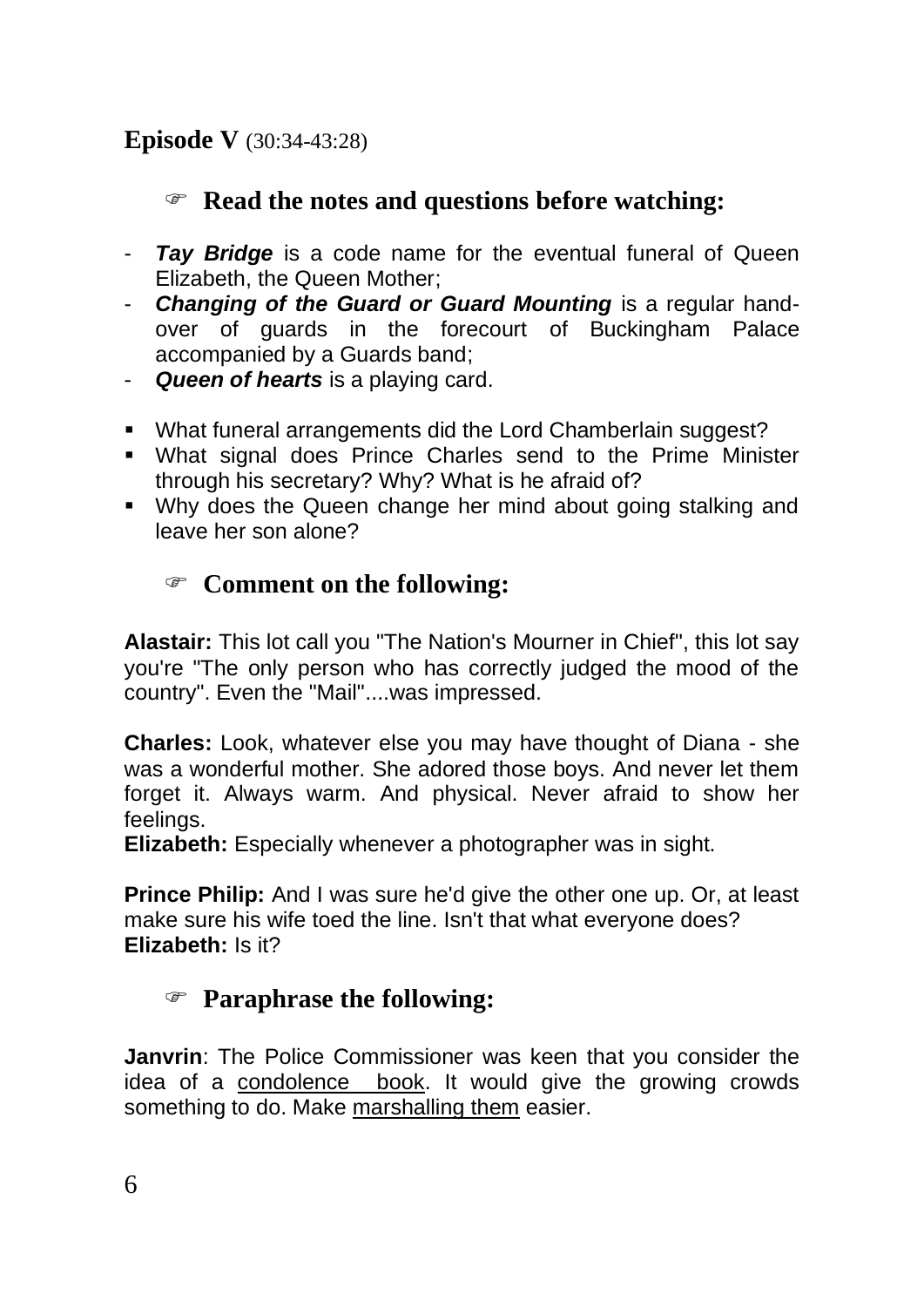**Elizabeth:** We encouraged the match. And signed off on it.

**Prince Philip:** What did he say? **Elizabeth:** How wonderful Diana was. **Prince Philip:** That's changing his tune. **Elizabeth:** What a natural.

**Diana**: I'd like to be a queen of people's hearts, but I don't see myself being Queen of this country. I don't think many people will want me to be Queen. Actually, when I say many people I mean the establishment that I married into, because they've decided that I'm a non-starter.

#### **Translate into Russian**

**Tony:** Has anyone told the Queen yet?

**Alastair:** Dunno. No doubt some flunkey will be dispatched. Grovelling on all fours.

**Charles:** That was always the extraordinary thing about her. Her weaknesses and transgressions only seemed to make the public love her more. Yet ours only make them hate us. Why is that? Why do they hate us so much? **Elizabeth:** Not `us', dear.

**Episode VI** (43:28-49:40)

#### **Read the notes and questions before watching:**

- *the Royal Standard* is the [flag](http://en.wikipedia.org/wiki/Flag) used by the [monarch](http://en.wikipedia.org/wiki/Monarch) and members of the [royal family;](http://en.wikipedia.org/wiki/Royal_family)
- *to phase out hereditary privileges* is to gradually stop providing nobility with benefits.
- When is the Royal Standard flown above Buckingham Palace and when is the flagpole bare?
- Why did people want to see the Royal Standard flown at half mast? Why was the royal family against it? What was Prince Charles' opinion?
- What is Tony Blair's view on reforming the monarchy?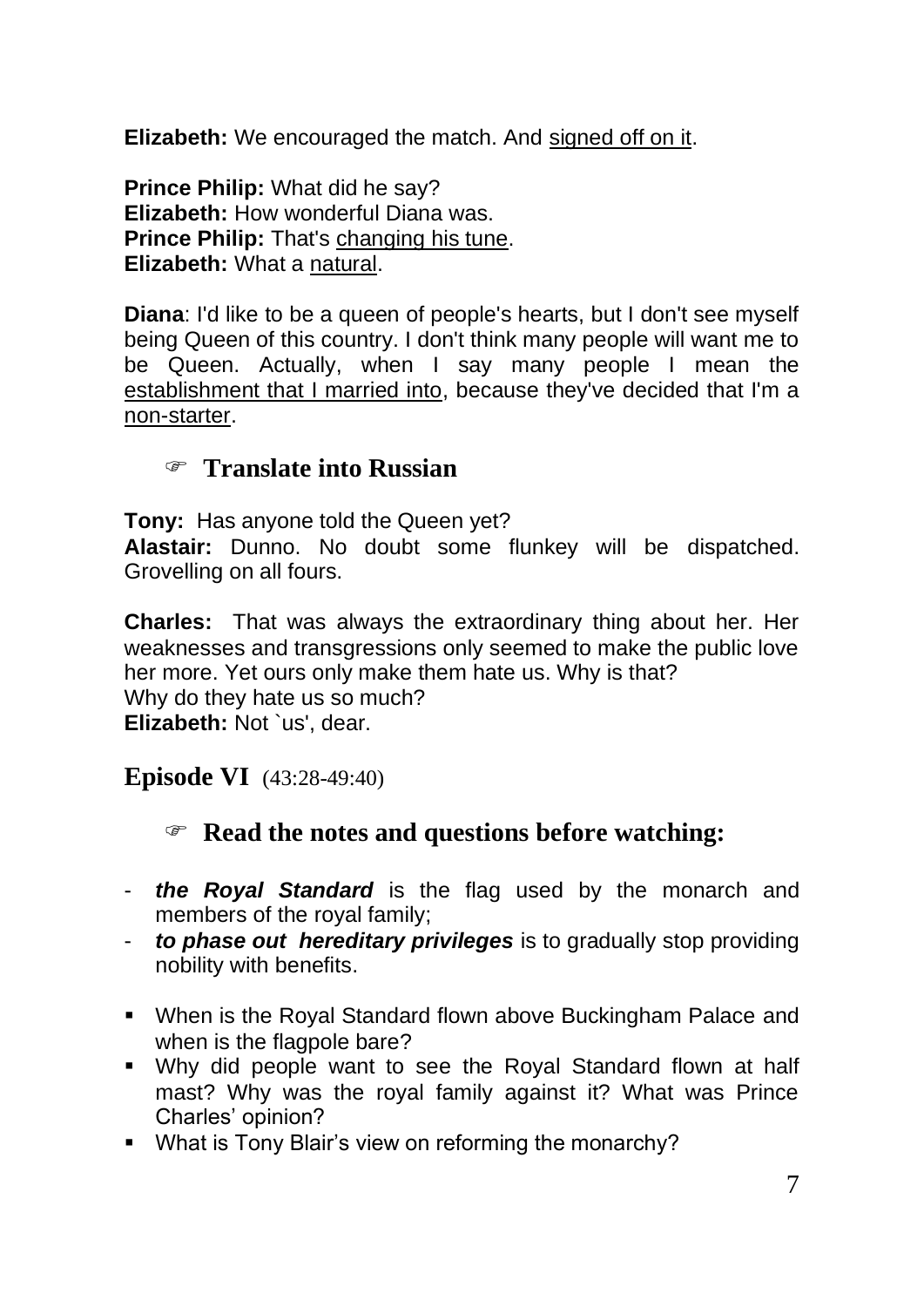■ Whom does Cherie think the Queen reminds Tony of? Why?

## **Comment on the following:**

**Tony:** Look...if you want to have a serious conversation about this.. **Cherie:** I do..

**Tony:**..about the Constitution..

**Cherie:** we don't have one.

## **Translate into Russian**

**Cherie:** Maybe this time people have finally seen them for what they are.

**Tony:** Which is?

**Cherie:** A bunch of freeloading, emotionally retarded...nutters... They exist in a ludicrous cocoon of privilege and wealth. They don't pay tax.

#### **Episode VII** (49:40-55:45)

## **Read the notes and questions before watching:**

- *to stir up the mood* is to make people feel strong emotions;
- *to listen in* is to listen to a conversation that you are not supposed to hear;
- *abdication* is the act of renouncing and resigning from a formal office, especially from the supreme office of [state.](http://en.wikipedia.org/wiki/State) In 1935 Edward VIII abdicated the British throne in order to marry American divorcée [Wallis Simpson,](http://en.wikipedia.org/wiki/Wallis_Simpson) over the objections of the British establishment, the governments of the [Commonwealth,](http://en.wikipedia.org/wiki/Commonwealth_of_Nations) the royal family and the [Church of England.](http://en.wikipedia.org/wiki/Church_of_England)
- What measures does the Prime Minister suggest the Queen should take?
- Why does the Queen's secretary call Tony Blair?

## **Paraphrase the following:**

**Janvrin**: Try to see it from her perspective.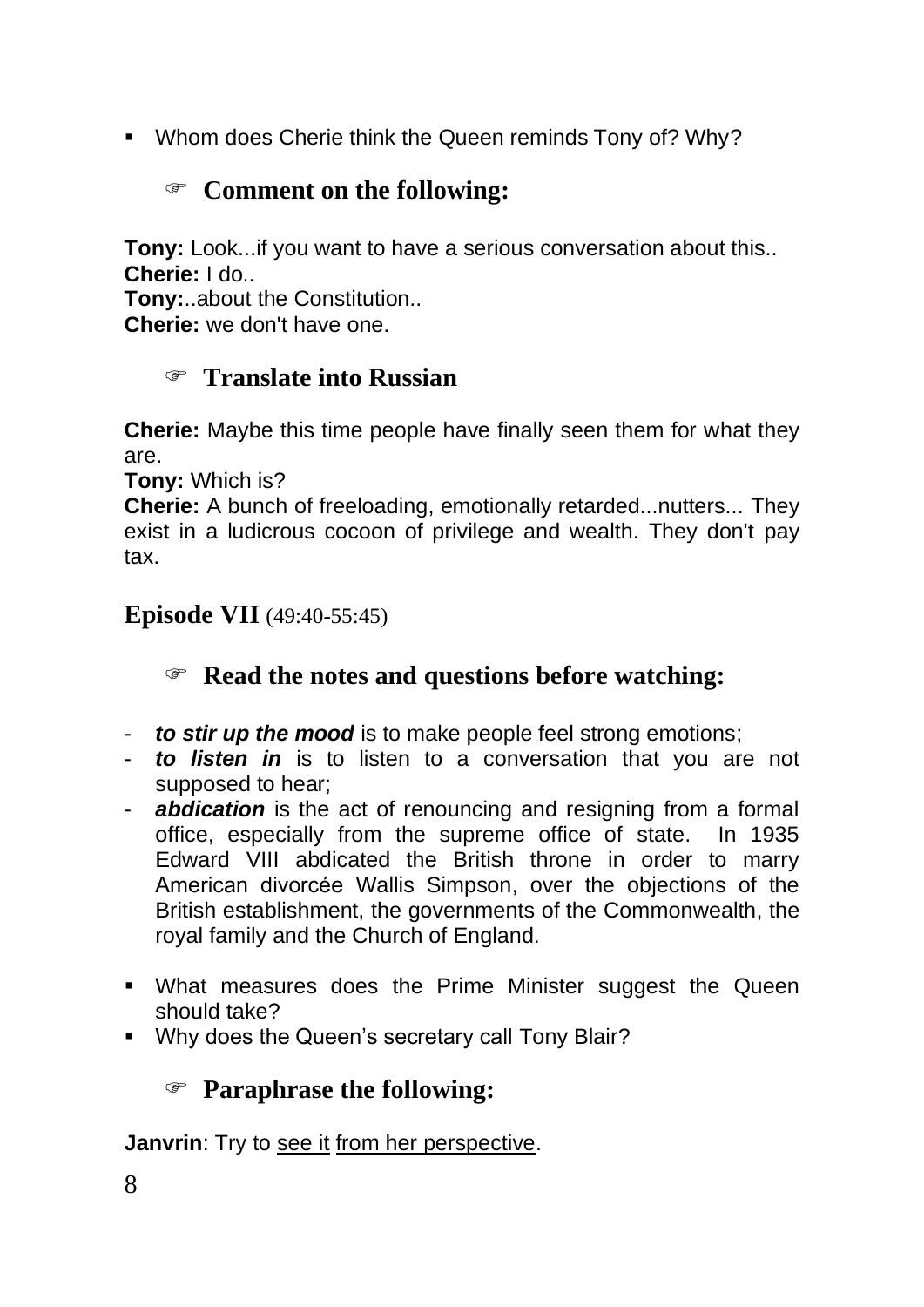**Janvrin:** And I cannot emphasize enough what affect that had on her. Unexpectedly becoming King as good as killed her father.

#### **Episode VIII** (55:45-1:03:32)

## **Read the note and questions before watching:**

- *prop-shaft* is a [driveshaft](http://en.wikipedia.org/wiki/Driveshaft) which connects an [automobile](http://en.wikipedia.org/wiki/Automobile) gearbox to a rear [differential;](http://en.wikipedia.org/wiki/Differential_%28mechanics%29) карданный вал;
- How does it happen that the Queen knows what exactly is wrong with her car?
- What does the Queen encounter when her Land Rover breaks down?

#### **Paraphrase the following:**

**Prince Philip:** So it's vital you hold firm. Stick to your guns. You wait. They will come to their senses soon.

#### **Episode IX** (1:03:32-1:09:45)

## **Read the note and questions before watching:**

- *Cheshire cat grin* is a big and rather silly smile; from a Cheshire cat, character in *Alice's Adventures in Wonderland* by Lewis Carroll, which disappears very slowly until only its big smile is left.
- What does the Prime Minister tell the Queen to prove that the situation became critical?
- What measures does he advise to avert the disaster?
- Whom does the Queen turn to for advice?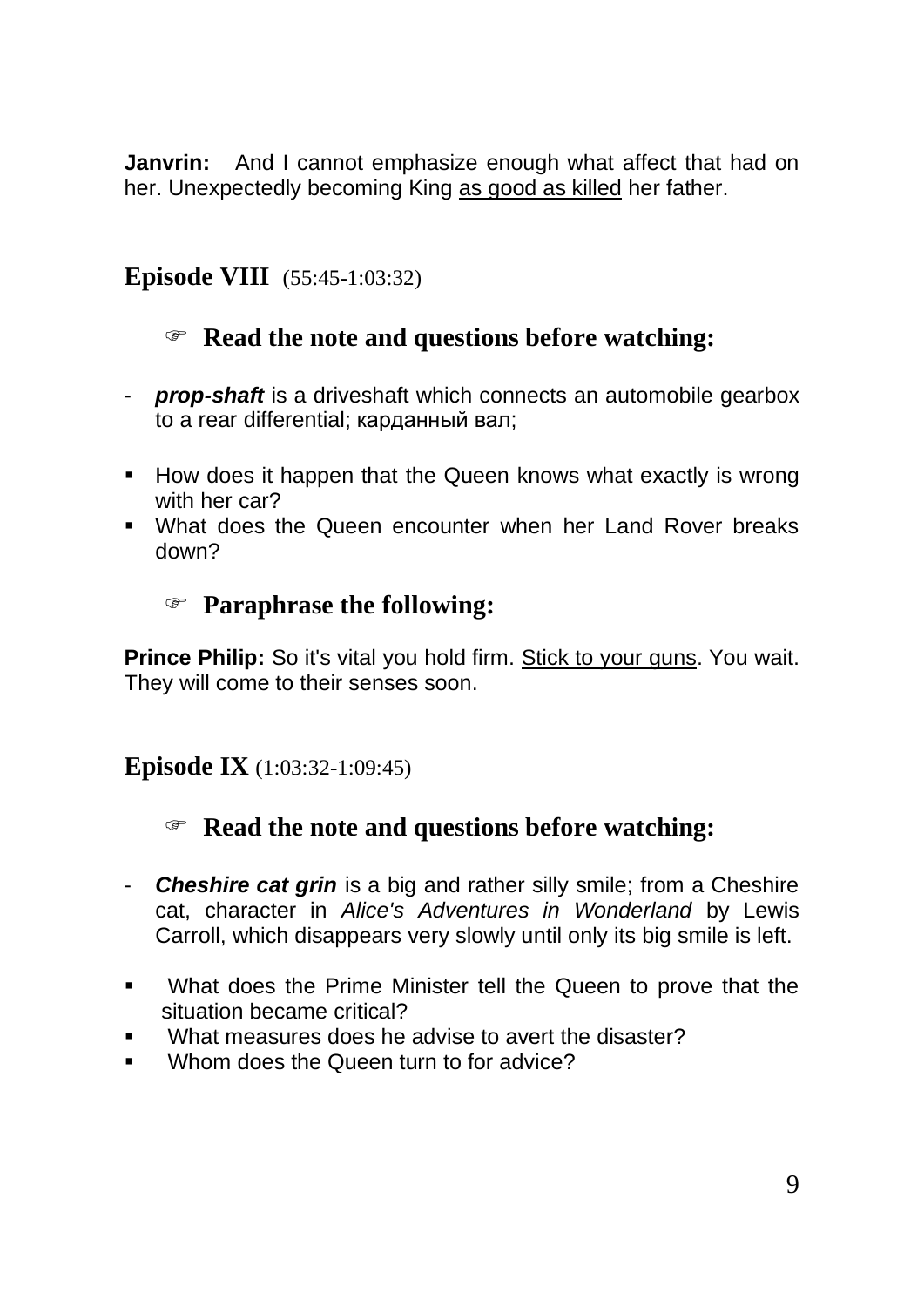## **Comment on the following:**

**Alastair:** But the flip-side is... "Blair more popular than Churchill shock."

## **Translate into Russian**

**Alastair:** Statements of support don't sell papers.

**Elizabeth:** Something's happened. There's been a change...a shift of values. When you no longer understand your people, isn't it time to hand over to the next generation?

**Queen Mother:** Certainly not! Remember the oath you took

**Elizabeth:** "I declare that my whole life, whether it be long or short, shall be devoted to your service."

**Queen Mother:** Your whole life. That's a commitment to God as well as your people.

#### **Episode X** (1:09:45-1:19)

## **Read the notes and questions before watching:**

- *to deliver a televised address* is to give a speech which is broadcast on television;
- *to show remorse for sth* is to feel extremely sorry for sth wrong or bad that you have done.
- Why does the Queen go to the neighbouring estate to see the stag? Why do you think it appears in the film in the first place?

## **Translate into Russian**

**Alastair:** 'The Times': "PALACE BENDS THE KNEE TO BLAIR." 'The Sun': "QUEEN CAVES IN ON PALACE FLAG." `The Express': "DOWNING STREET STEPS IN TO SAVE QUEEN." `The Mirror': "A QUIET WORD FROM TONY BLAIR AND THE NATION GETS ITS WISH."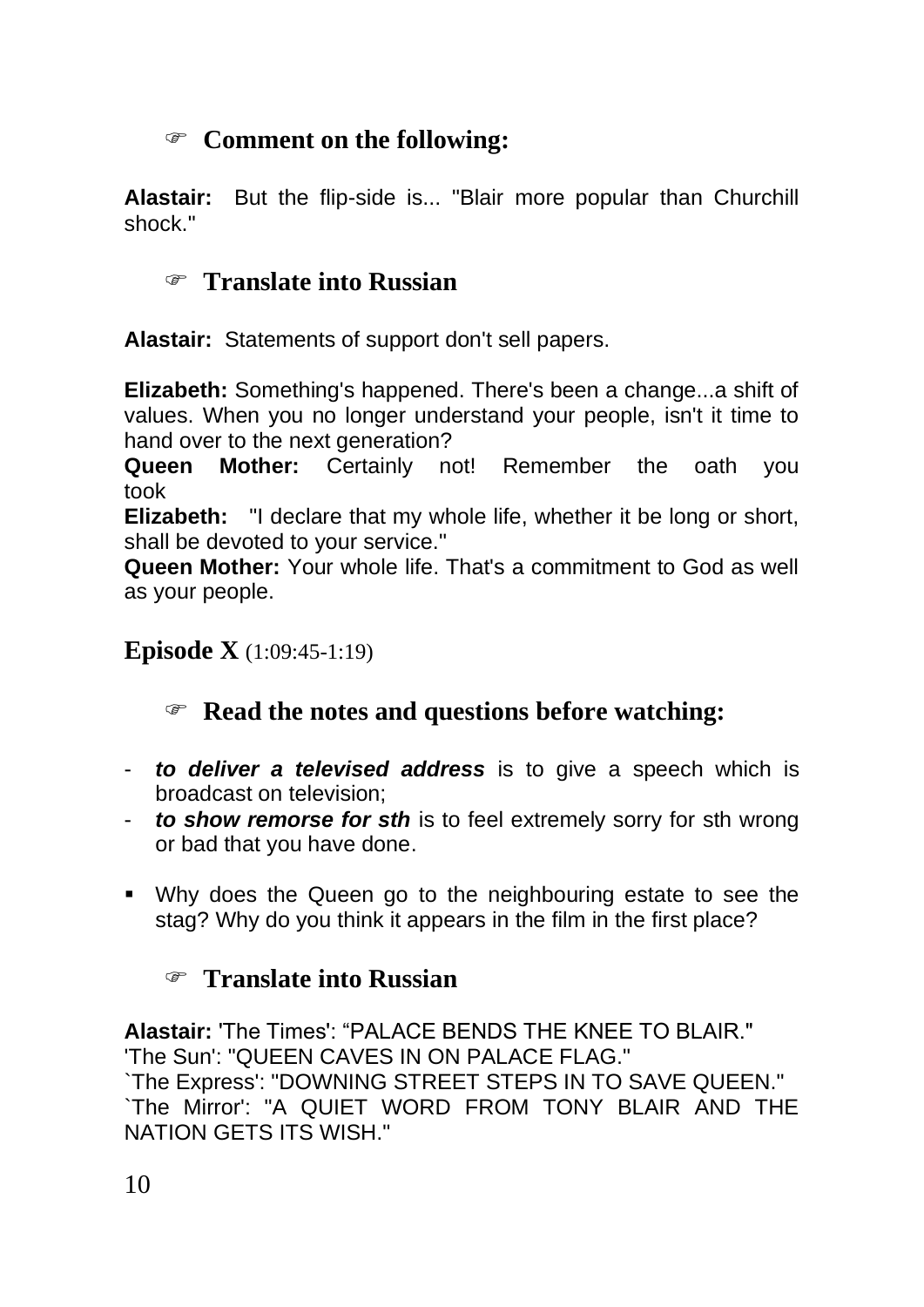**Tony:** You know when you get it wrong, you really get it wrong. That woman has given her whole life in service to her people - fifty years doing a job she never wanted - a job she watched kill her father. She's executed it with dignity, honour and, as far as I can tell, without a single blemish - and now we line up baying for her blood - why? Because she's struggling to lead the world in mourning for a woman who threw everything she offered back in her face, and who seemed, in the last few years, to be committed twenty-four seven to destroy everything she holds dear.

## **Episode XI** (1:19-1:27)

## **Read the questions before watching:**

- What extraordinary ability does Tony Blair think the Queen has?
- What effect did Earl Spencer's speech have on people?

#### **Comment on the following:**

**Cherie:** Listen to you! A week ago you were the great moderniser, making speeches about the "People's Princess", now you've gone weak at the knees… I don't know why I'm surprised. At the end of the day all Labour Prime Ministers go ga-ga for the Queen.

## **Translate into Russian:**

**Elizabeth:** May those who died rest in peace.

**Earl Spencer:** <Diana was> someone with a natural nobility who was classless and who proved in the last year that she needed no royal title to continue to generate a particular brand of magic.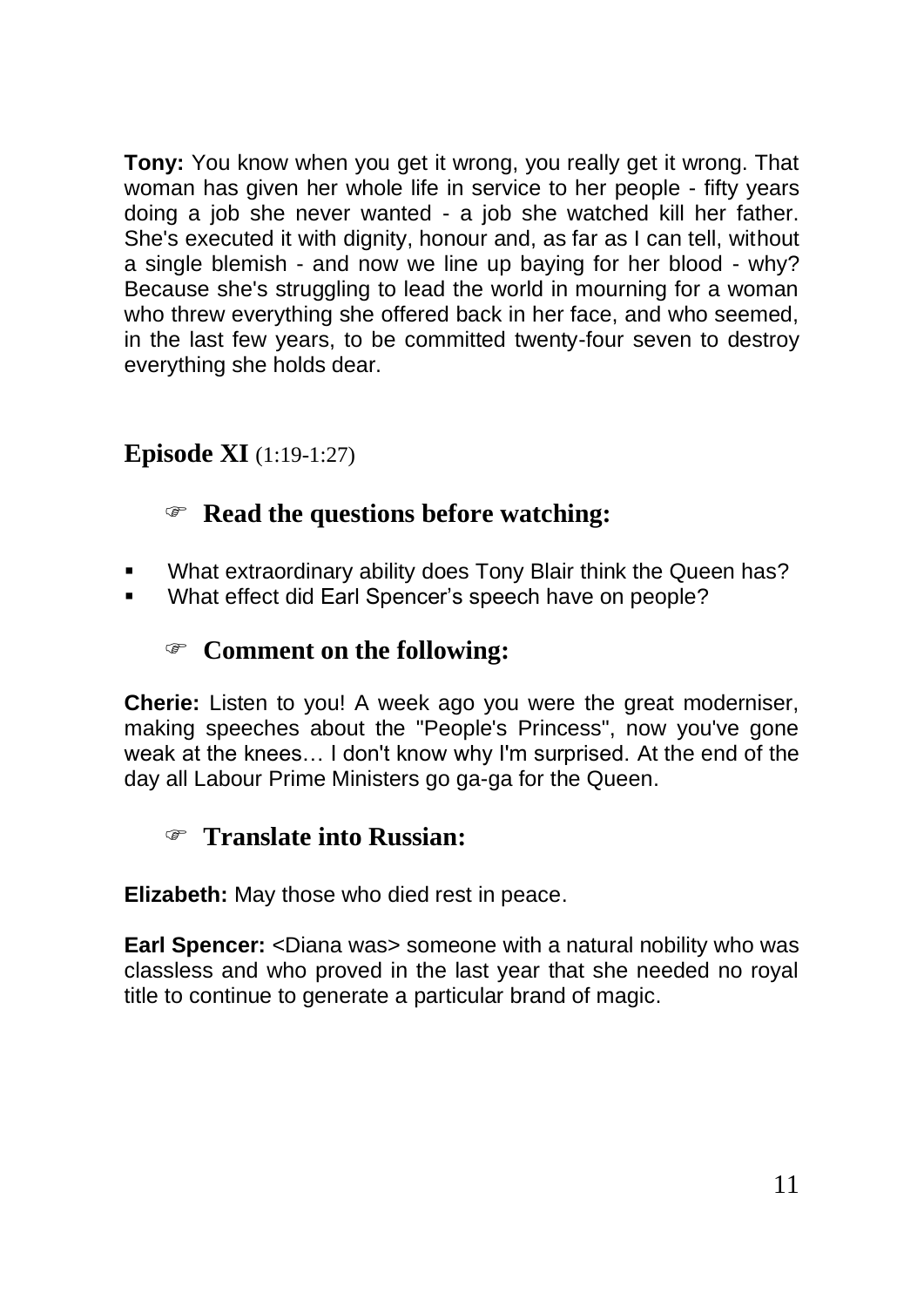## **Read the notes and questions before watching:**

- *a tough stance on sth* is a strong opinion that is stated publicly;
- *humility* is the quality of not thinking that you are better than other people; the quality of being humble;
- *to wear one's heart on one's sleeve* is to allow your feelings to be seen by other people.
- What was it that disconcerted and bothered the Queen after the tragic events? What words does the Prime Minister find to comfort the Queen?

## **Comment on the following:**

**Cherie:** So? Off to see your girlfriend? **Tony:** Now, now.

**Tony:** The circumstances were exceptional, Ma'am. And in the end, you showed great personal strength, courage, and humility. **Elizabeth**: You're confusing humility with humiliation.

**Elizabeth**: Duty first... self second.

## **Paraphrase the following:**

**Tony:** I meant to tell you at the time but you were being monopolised rather.

## **Final Discussion**

#### **I. How strong was the case for abolition of the monarchy in the UK in 1997?**

Here is what some of the film characters said on the monarchy and the royal family: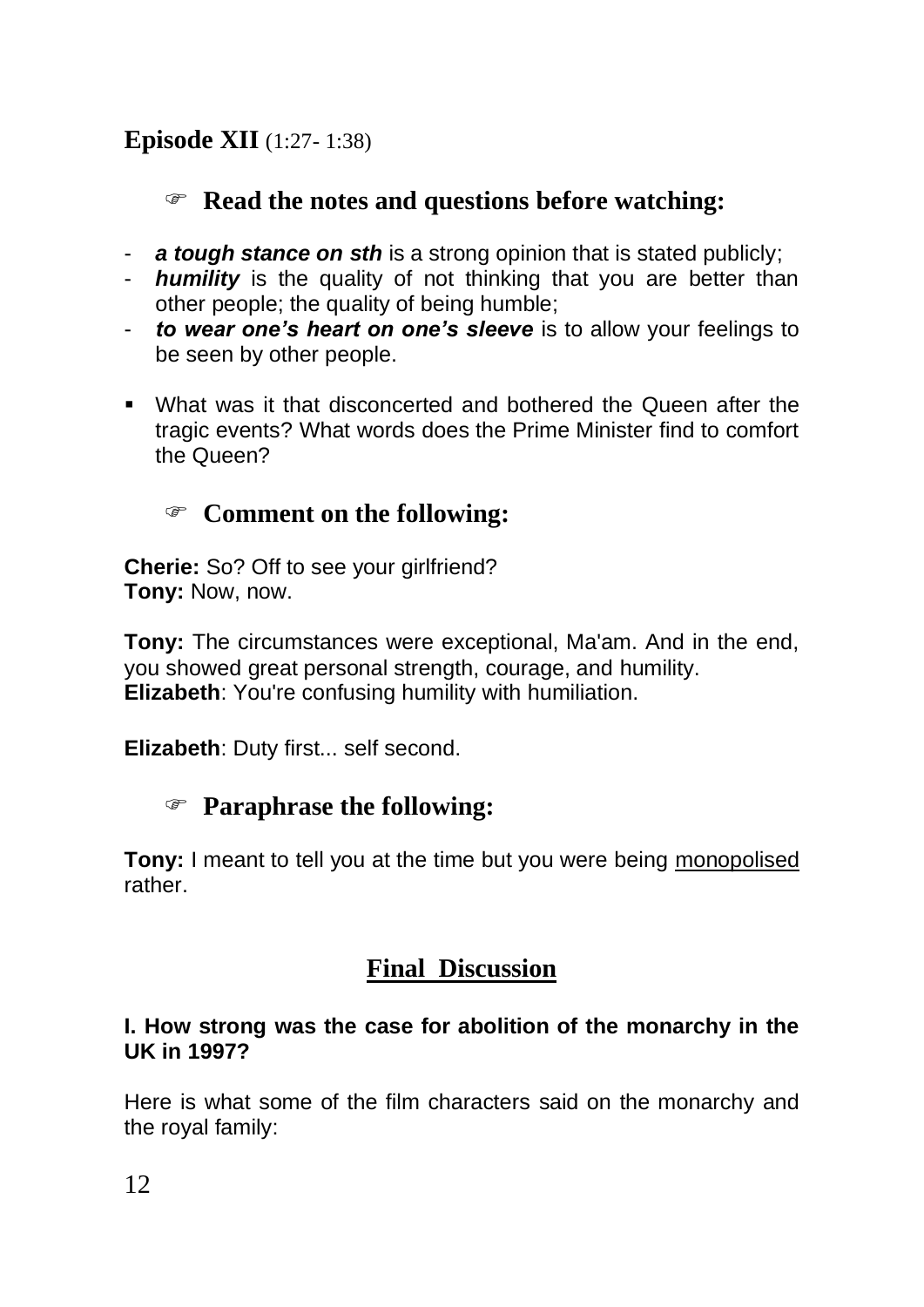1. **Charles:** My mother.....the Queen, comes from a generation at best equipped to......she grew up in the war... I think what we need, what the country needs is to be led by someone ..."of today". If you follow? Balmoral is..

2. **Tony:** It's unimaginable this country being a republic. Certainly in her lifetime… No one wants it. It's just...daft.

3. **Cherie:** Apparently, one in six people now support the idea of getting rid of the Monarchy.

4. **Secretary** (reads newspapers): "Show us there's a heart in the House of Windsor," says the Sun. "It proves, the Royals are not like us", the Mirror. "Time to change the Old Guard at Buckingham Palace". The Independent, "The Windsors Still Don't Understand Us."

5. **A draft of Tony's speech:** "People have been yearning for a change in this country." Good. "The result is a quiet revolution now taking place. Led by the real modernisers. The British People."

6. **Alastair:** The Sun - "Where is our Queen? Where is her flag?" The Express, "Show us you care", with a picture of a grumpy Queen. The Mail - "Let the Flag Fly at half-mast", and inside, "The Queen should be here to show her respects."

7. **Tony:** Ma'am, a poll that's to be published in tomorrow's paper suggests 70% of people believe your actions have damaged the monarchy and one in four are now in favour of abolishing the monarchy altogether.

8. **Elizabeth:** Something's happened. There's been a change...a shift of values.. When you no longer understand your people, isn't it time to hand over to the next generation?

**Queen Mother:** Certainly not! Remember the oath you took

**Elizabeth:** "I declare that my whole life, whether it be long or short, shall be devoted to your service."

**Queen Mother:** Your whole life. That's a commitment to God as well as your people.

**Elizabeth:** It's just no one seems to value tradition or constancy any more**.**